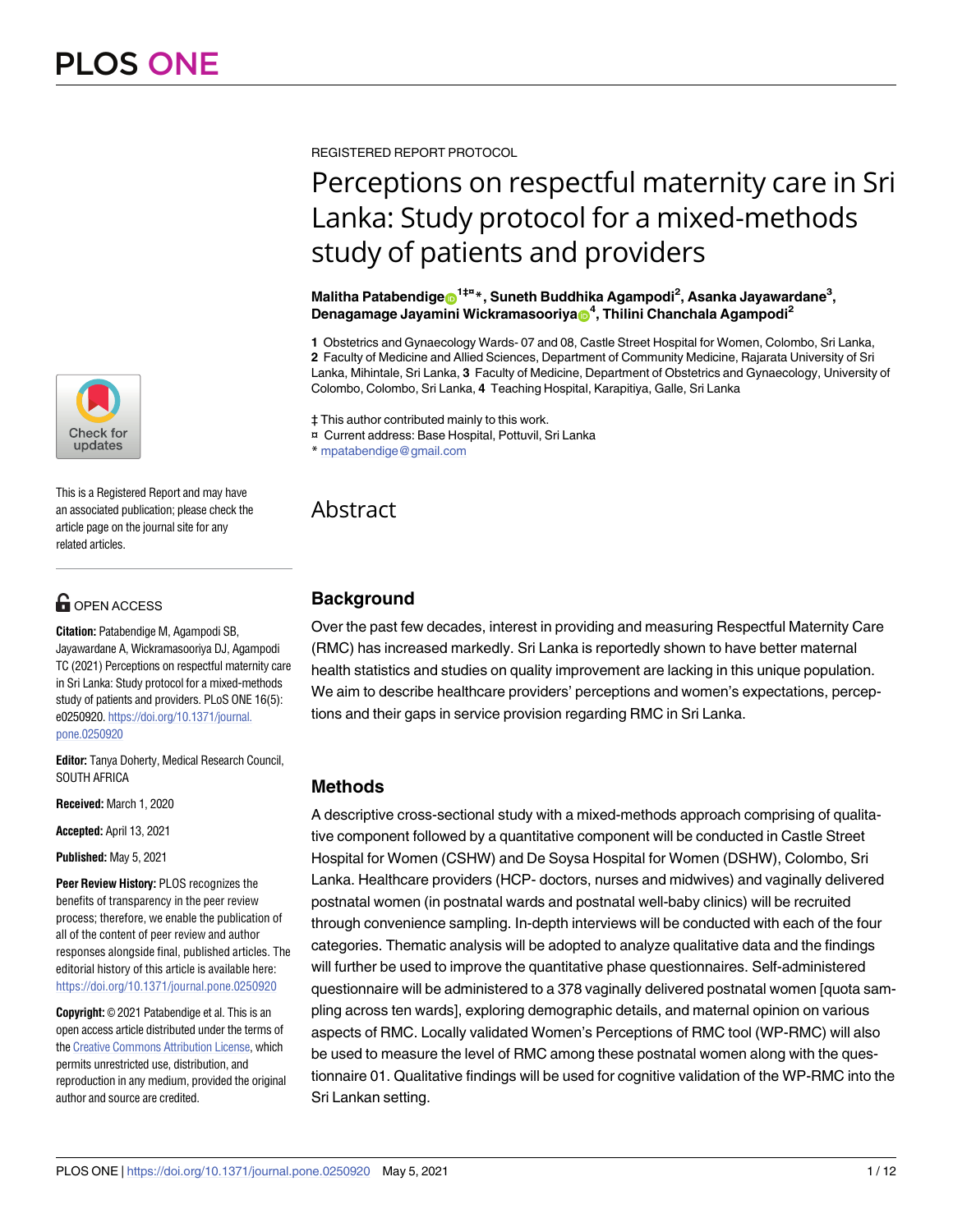<span id="page-1-0"></span>**Data Availability Statement:** All relevant data from this study will be made available upon study completion.

**Funding:** The author(s) received no specific funding for this work.

**Competing interests:** The authors have declared that no competing interests exist.

## **Discussion**

This study will explore HCP's and women's expectations, perceptions and their gaps in service provision regarding RMC in two maternity hospitals in Sri Lanka. Assessment of the quality of care with regards to RMC have not been reported previously in this setting.

## **Introduction**

Improving quality of maternal and newborn care in healthcare facilities is identified as a key factor in further reduction of maternal deaths [[1](#page-9-0)]. Respectful maternity care (RMC) plays a main role considering quality of services. The World Health Organization defines RMC as "care organized for and provided to all women in a manner that maintains their dignity, privacy, and confidentiality, while ensuring freedom from harm and mistreatment, and enables informed choice and continuous support during labor and childbirth" [\[2,3\]](#page-9-0).

At present, "disrespectful maternity care" is common and widespread worldwide [\[4,5\]](#page-9-0). It may include physical or sexual violence such as hitting, undue restraints, and unnecessary exposure of the woman's genitalia and rough vaginal examinations. Women at childbirth often become victims of verbal abuse and may experience "neglectful care" consisting of restricted mobility, leaving laboring alone, unsupportive birth attendants, and withholding of food and/or drink [[5](#page-9-0)–[7](#page-9-0)]. Women might experience serious injuries and mistreatment both physically and emotionally. Higher rates of maternal as well as neonatal and infant mortality and morbidity is associated with disrespectful maternity care in LMICs [\[4](#page-9-0)]. Existence of RMC has good short-term and long-term outcomes on the mother and her family [\[8](#page-9-0)]. A review by Shakibazadeh et al., in 2018 have concluded that the concept of RMC is broader than just reduction of disrespectful care or minimising mistreatment of women during childbirth [[9](#page-9-0)]. Twelve domains of RMC have derived and described from the qualitative findings of this review and presented in Table 1.

Sri Lanka is a role model for maternity care among LMIC countries with exemplary achievements  $[10-12]$ . The maternal mortality ratio (MMR) for Sri Lanka is 32.0 per 100,000 live births in 2018 and it is an example of how low-cost, context-specific interventions could lead to exponential improvements in health indices. Nonetheless, maternal suicides play a

**Table 1. Twelve domains of the respectful maternity care.**

**Domains of the respectful maternity care**

- 1) Being free from harm and mistreatment
- 2) Maintaining privacy and confidentiality
- 3) Preserving women's dignity
- 4) Prospective provision of information and seeking informed consent
- 5) Ensuring continuous access to family and community support
- 6) Enhancing quality of physical environment and resources
- 7) Providing equitable maternity care
- 8)Engaging with effective communication
- 9)Respecting women's choices that strengthens their capabilities to give birth
- 10) Availability of competent and motivated human resources
- 11) Provision of efficient and effective care
- 12) Continuity of care

Source: Shakibazadeh E, et al. Respectful care during childbirth in health facilities globally: A qualitative evidence synthesis. BJOG An Int J Obstet Gynaecol. 2018;125(8):932–42.

<https://doi.org/10.1371/journal.pone.0250920.t001>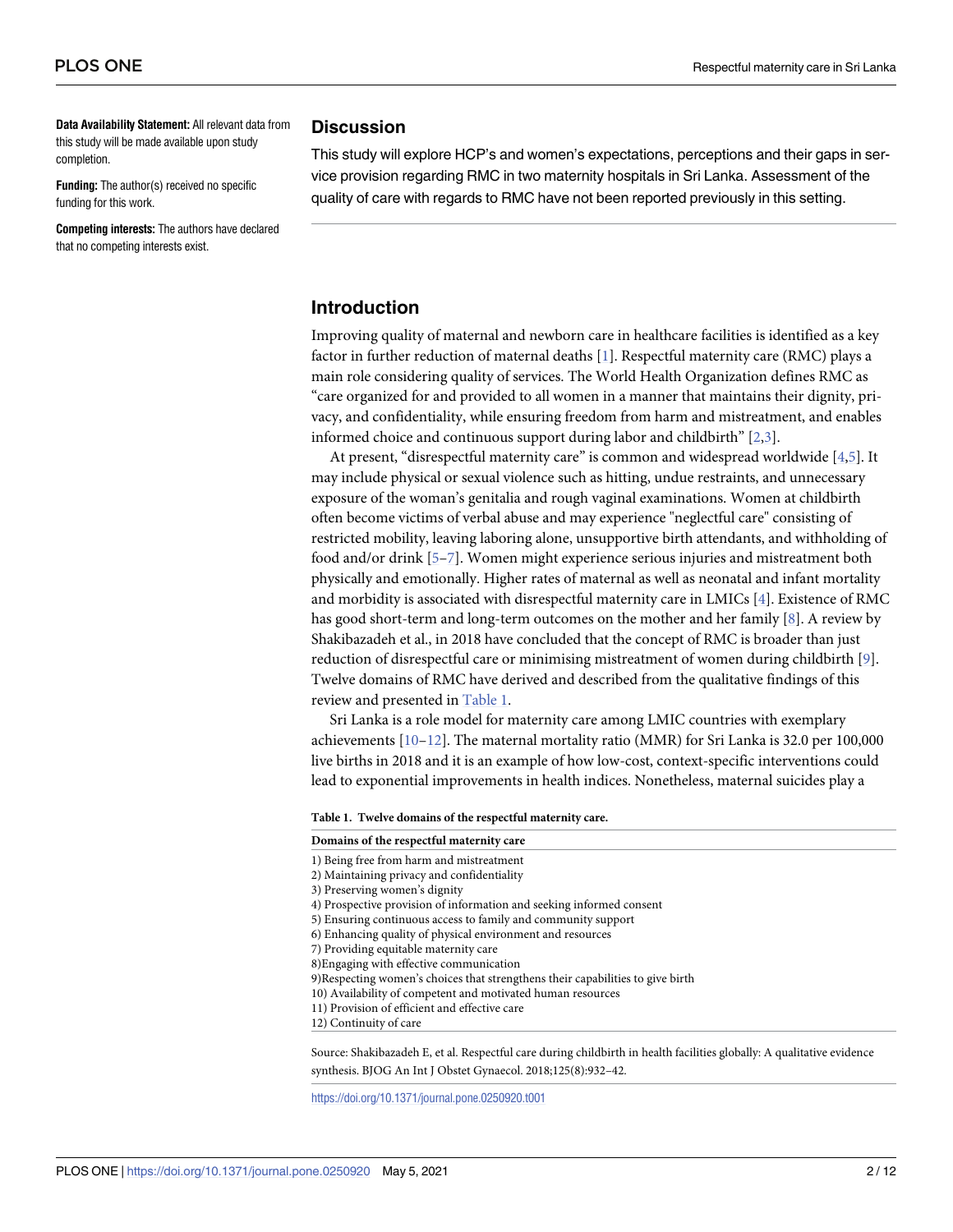<span id="page-2-0"></span>significant role in maternal mortality in the country [\[13\]](#page-9-0) reflecting poor psychosocial wellbeing of pregnant and postpartum women. Being in the fourth phase of obstetric transition [[14](#page-9-0)] improvement of quality of care is of high priority in the country in order to further reduce maternal deaths. The importance of RMC for the Sri Lankan context is further reflected by the high cesarean delivery rates [40.5%] in the country and studies and assessments on the quality of care and quality improvement in Sri Lankan context is scarce. Furthermore, a survey among obstetricians have shown that a poor attitude 58.8% of Sri Lankan obstetricians were not allowing the labour companion and this can be considered as a very unfortunate situation in a setting like Sri Lanka [[15](#page-9-0)]. Therefore, Sri Lankan setting is unique and Colombo contains the country's two largest maternity hospitals (study settings) and are considered as model institutions in providing quality maternal healthcare [[16](#page-9-0)]. Therefore, considering the above facts, this study aims to cover a timely need in Sri Lanka despite numerous research on this regard in neighboring India and other LMIC [[17](#page-9-0)[–20\]](#page-10-0).

This study aims to explore and describe the expectation- perception gap in RMC during labour and childbirth among women. The planned study is a novel concept for the Sri Lankan obstetric setting and is expected to yield more insight on recommendations to promote RMC.

## **Methods**

## **Study design**

A descriptive cross-sectional study with a mixed-methods approach comprising of qualitative component [in-depth interviews] followed by quantitative component [two self-administered questionnaires to vaginally delivered postnatal women].

## **Study setting**

Study setting will be CSHW and DSHW, Colombo, Sri Lanka that are two major tertiary care maternity hospitals in Sri Lanka. Approximate annual delivery rate in CSHW is 11000 livebirths and that of DSHW is 8000. DSHW and CSHW are the first maternity hospitals situated in Sri Lanka and that they are considered as model institutions  $[16]$  $[16]$  $[16]$ . Therefore, any deficiency in the quality of care in these two referral hospitals situated in the capital Colombo can possibly represent much wider deficiencies elsewhere of the country. The RMC and mistreatment during labour have been extensively studied in other LMIC like India [\[17,18,](#page-9-0)[21](#page-10-0),[22](#page-10-0)]. However, as a country with a relatively better maternal and neonatal statistics and being rewarded as a role model to other LMIC [[11](#page-9-0),[12](#page-9-0)], this Sri Lankan study setting is different compared to other studies. Studies aiming strategies for quality improvement is a timely need in Sri Lanka. The ethnic breakdown of patients in these hospitals which would be valuable as it has a good representation of minority groups. In CSHW, there are five labour wards, four operating tables, one six-bed intensive care unit and three well-baby clinics per week. While in DSHW, there are five labour wards, four operating tables, one high-dependency unit, one three-bed intensive care unit and five well-baby clinics per week. Health staff involved in care provision includes approximately 200 medical officers, 300 nurses, 70 midwives, and 400 support staff in both hospitals.

## **Study population**

HCP working in both hospitals, vaginally delivered women staying in postnatal wards and vaginally delivered women coming to well-baby clinics in CSHW and DSHW, Colombo, Sri Lanka, during the study period.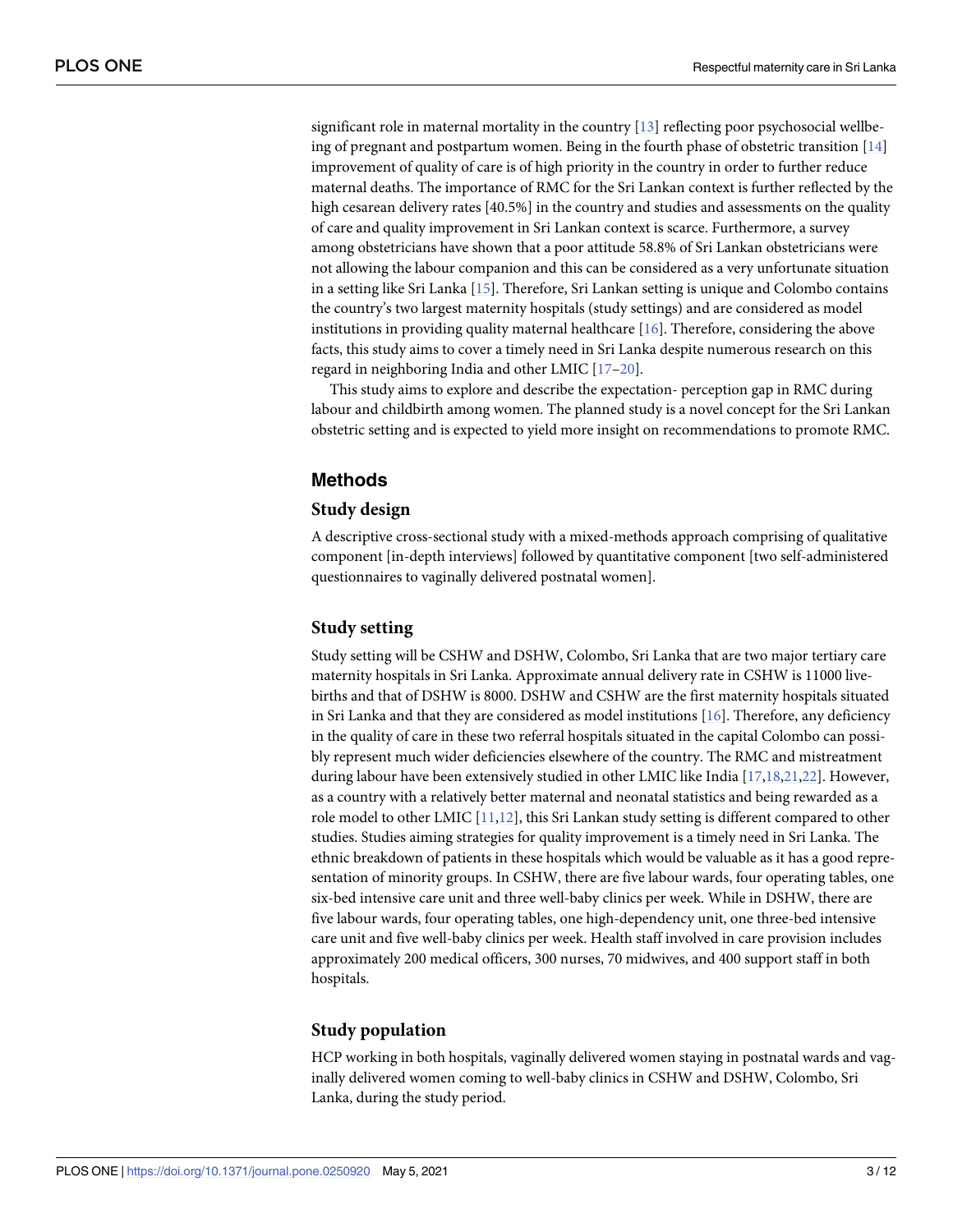## <span id="page-3-0"></span>**Qualitative phase**

Study will be started with the qualitative phase in CSHW and DSHW, Colombo, Sri Lanka. Indepth interviews will be conducted covering main areas of RMC to explore women's expectations and perceptions of RMC. As well as, RMC as perceived by the HCP.

## **Study participants for the qualitative phase**

For the qualitative phase will belong to the following categories;

- 1. Postnatal mothers in the ward and clinic: Mothers who have had their birth experience and staying in postnatal wards and mothers coming to well-baby clinics, will be invited.
- 2. HCP working in antenatal wards, labour wards, and postnatal wards in CSHW and DSHW will be invited.

#### **Inclusion and exclusion criteria for the qualitative phase**

#### **Criteria for women.** *Inclusion criteria***.**

- a. Age at least 18 years old or more at the time of delivery.
- b. All the vaginally delivered postnatal women with an uncomplicated antenatal period.
- c. Not known to have fetal anomalies.

**Criteria for HCP.** *Inclusion criteria***.** Three categories of HCP: doctors, nurses and midwives working in CSHW and DSHW during the study period.

## **Sampling method and sample size in the qualitative phase**

Convenience sampling will be used to obtain an adequate representation of different types of HCP categories and mothers representing different ethnic groups, parities, educational and socio-economic status. The number of participants will be increased until data saturation occurs in each of the four arms of study participants- HCP [doctors, nurses and midwives] and postnatal mothers. As there are only four postnatal wards [4/10] belonging to units that are practicing the labour companionship, 50% of HCP and postnatal women will be recruited from these four wards and the rest from the other six postnatal wards.

## **Participant recruitment, interview guides and data collection procedure in the qualitative phase**

Participants will be recruited maintaining an obstetric clinical diversity with regards to the mode of delivery and the neonatal outcome to yield representativeness during sample selection. If the postnatal women are giving insufficient information while staying the hospital possibly due to social response bias, postnatal interviews will be extended into the postnatal wellbaby clinics where mothers will feel less threatened to give less socially desirable responses as they are not bound to the labour ward anymore. Recruiting and interviewing will be continued until the phenomena under the study are well understood and data saturation is reached.

Interviewer guides will be prepared according to the standard methods [[23](#page-10-0)] separately for postnatal mothers [S1 File] and HCP [S2 File]. Trained accredited translators will translate all interview guides from the English language to Sinhala and Tamil languages. All dimensions of RMC will be considered in the preparation of the interview guides. With regards to the HCP,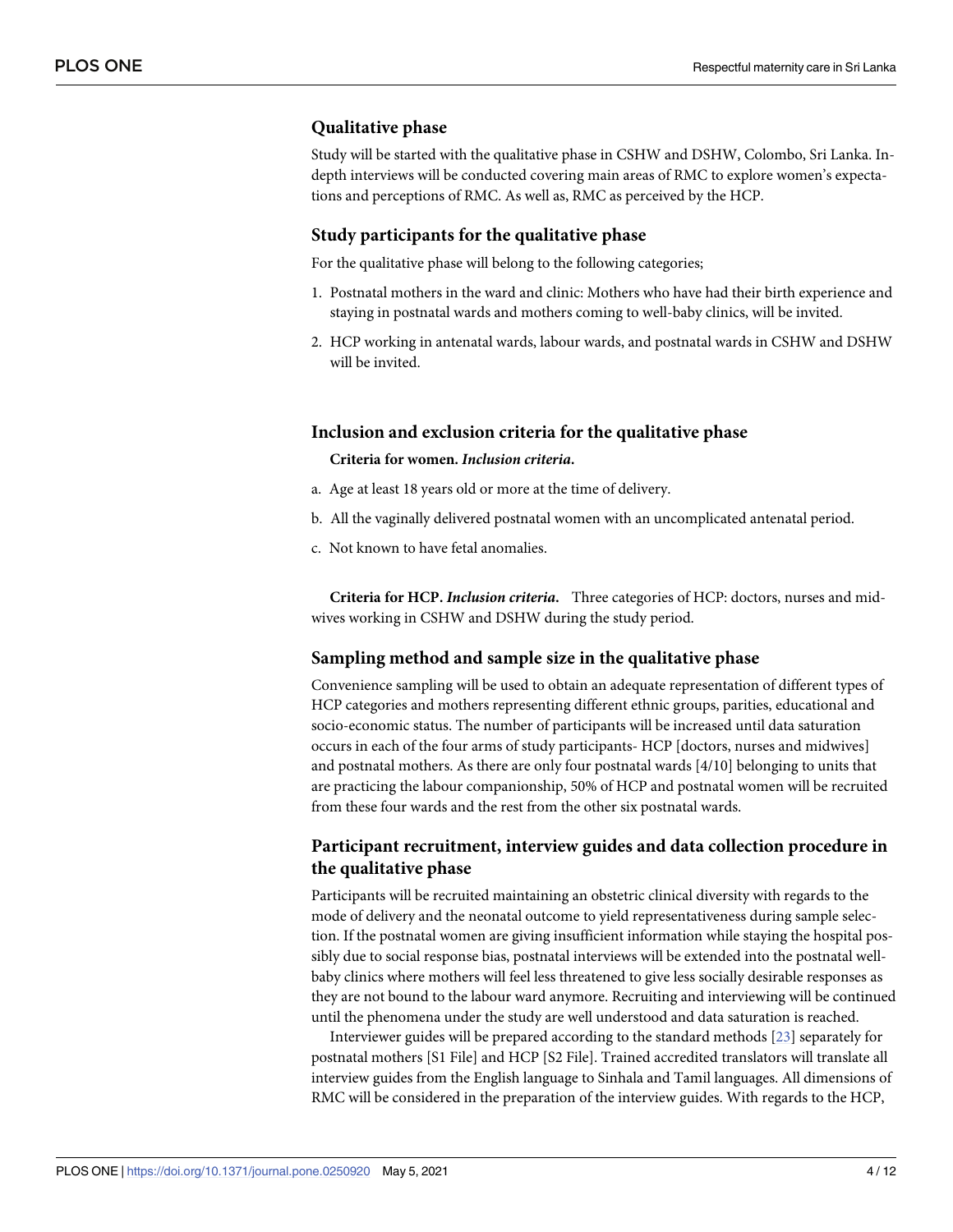<span id="page-4-0"></span>their perceived knowledge, practice and attitudes to promote RMC will be qualitatively assessed. Results of this part can improve the WP-RMC questionnaire validation and has the potential to generate providers' perceptions on RMC. These interviewer guides were qualitatively pre-tested with a group of HCP ( $n = 10$ ) and postnatal women ( $n = 10$ ) in another hospital.

All interviews will be conducted in the first language of the participant. A female doctor and/or two female nurses having trained on the qualitative methods will conduct in-depth interviews. Whenever necessary, a separate data collecting female medical officer will conduct Tamil language interviews. Interviews will be carried out in a quiet place in the ward without disturbing the routine ward activities. The interviews will be conducted according to the Family Health International (FHI) guidelines [\[24\]](#page-10-0) and other relevant texts available in the literature [\[25\]](#page-10-0). Whyte *et al*, in 1987 developed a six-point directiveness scale to help researches analyze their interviewing technique. The PI will go through the Whyte's defectiveness scale [[26](#page-10-0)] before conducting each interview and after the interview will analyze the interviewing technique using these criteria. As some informants are verbose than others, to maintain control of the interview, investigators will follow Patton's strategies [[27](#page-10-0)], the three strategies developed by Patton [1987] for maintaining control of the interview.

All interviews will be audio-recorded with consent to avoid transcription and translation errors. Field notes will be made during and immediately after the interviews. Each in-depth interview will last approximately 30–60 minutes. Data will be expanded immediately and transcribed within two weeks. Transcripts will be validated for accuracy by the local research team at CSHW and DSHW.

## **Methods to ensure trustworthiness and quality control of the qualitative components of the study**

- 1. The following steps will be taken to ensure the quality and trustworthiness of this study component. All data collection tools will be designed according to FHI guidelines [[24](#page-10-0)].
- 2. Triangulation minimizes bias due to chance associations and systematic biases due to a specific method in qualitative studies [[28](#page-10-0)]. This will be achieved by comparison of data obtained through several in-depth interviews and different sources (postnatal mothers and several levels of HCP).
- 3. Respondent validation which is considered as the strongest available check on the credibility of qualitative research [\[29\]](#page-10-0) will be carried out as a participant checking in interviews.
- 4. The quality of data collection will be maintained by using checklists in all field visits. Interviewers will be trained and supervised.
- 5. To enhance reflexivity [\[29\]](#page-10-0), a research diary will be maintained during data collection and analysis to document the assumptions, biases, and reactions to events occurring during the period of research and will discuss these issues in the presentation of the study. This will enable to express reflexivity of the study.
- 6. Data collection and analysis methods will be done paying attention to rigor and transparency of the procedures.
- 7. Investigators trained in qualitative analysis and knowledgeable on the concept of labour and childbirth will participate in data analysis. They will collectively perform the thematic analysis following independent coding and consensus and all authors will have consensus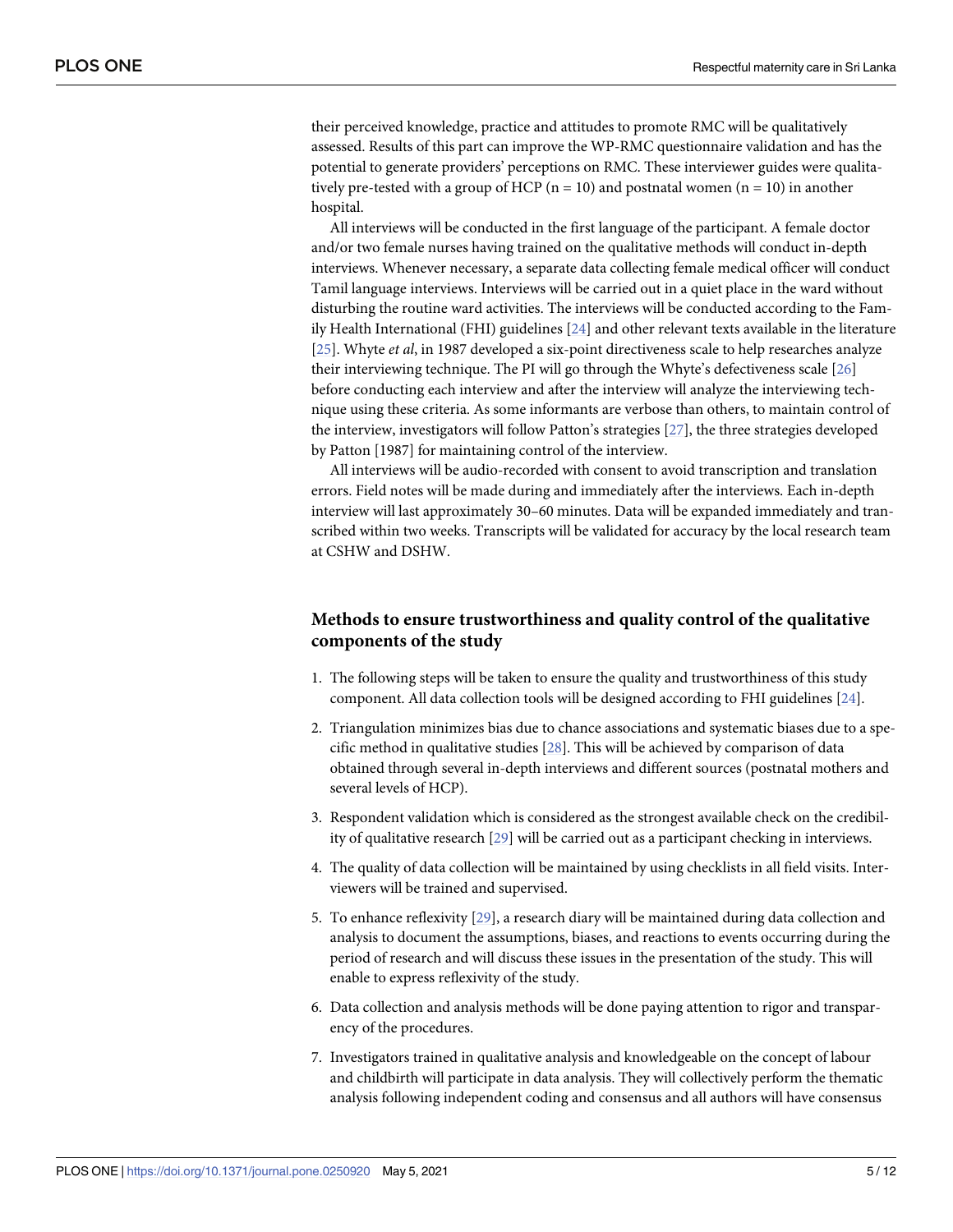<span id="page-5-0"></span>simultaneously to improve the credibility of the themes. When different opinions arise, these will be discussed among the three investigators and a consensus will be generated.

## **Quantitative phase**

This will be the subsequent phase and data collection instruments will be modified according to the results of the qualitative phase. This phase will also be focused to describe the expectation- perception gap in respectful maternity care during labour and childbirth among women undergoing childbirth in CSHW and DSHW, Colombo, Sri Lanka.

Qualitative findings about RMC will be used for cognitive validation of the Women's Perceptions of RMC (WP-RMC) local versions and the items in WP-RMC will be properly translated in a context-specific manner with aid of these qualitative inputs.

## **Inclusion and exclusion criteria for postnatal women in the quantitative phase**

**Inclusion criteria.**

- a. Age at least 18 years old or more at the time of delivery.
- b. All the vaginally delivered postnatal women with an uncomplicated antenatal period.
- c. Not known to have fetal anomalies.

## **Sample size calculation for the quantitative phase**

The sample size will be calculated to assess the prevalence of disrespectful care using the formula for estimation of the proportion of a binary outcome;

$$
n=\frac{Z^2\frac{\alpha}{2}P(1-P)}{d^2}
$$

d -Margin of error = 0.05,

Z&/2–95% confidence interval,

P- Proportion (P) for disrespectful care as 0.7131. The overall pooled prevalence of disrespectful maternity care that was found in an Indian systematic review and meta-analysis was 71.31% [\[30\]](#page-10-0). The calculated sample size is 315 pregnant mothers. With an estimated 20% nonresponse rate, the final minimum sample size would be 378 participants. A higher nonresponse rate was chosen considering the sensitive nature of the problem that will be investigated in this vulnerable population.

**Sampling method for the quantitative phase.** There are five postnatal wards in CSHW and five in DSHW. Quota sampling will be conducted and approximately 40 vaginally delivered postnatal women with an uncomplicated antenatal period will be recruited from each of the 10 postnatal wards to yield the minimum sample size.

**Participant recruitment, questionnaires and data collection procedure for the quantitative component.** All the women will be given self-administered questionairre-01 [S3 File] and self-administered WP-RMC. Questionnaire 01 was prepared after reviewing the relevant literature and childbirth experience questionnaire  $[31-33]$  and consists of 15 questions in a five-point Likert scale ['Strongly agree' to 'Strongly disagree'] focusing on maternal opinion on various aspects of RMC. There were three questions about her sense of control, perception of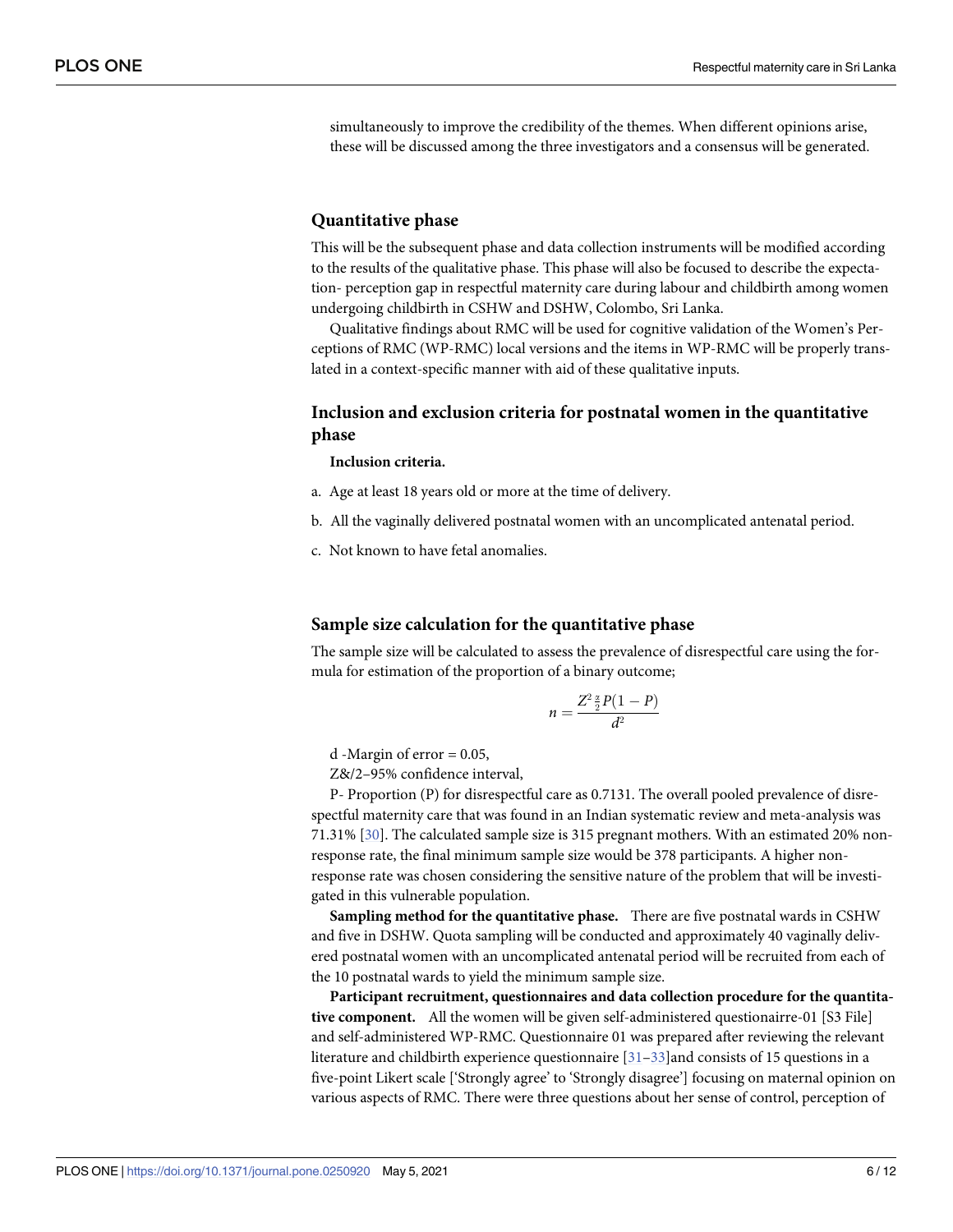<span id="page-6-0"></span>pain and sense of security on a 1–10 visual analogue scale. This will be further modified using the results of the qualitative study. Face validation was done for the questionnaire with the participation of obstetricians, public health specialists. Pre-testing was conducted among a sample  $(n = 25)$  of postnatal women in another hospital.

The Iranian origin WP-RMC questionnaire is a recently developed, valid and a reliable tool to assess women's perception regarding RMC amongst vaginally delivered women [[34](#page-10-0)]. The tool is self-administered and contain 19 items. Among other tools available to assess women's perception on RMC [\[35–37](#page-10-0)] and patient centered care [\[20\]](#page-10-0), the WP-RMC tool seems to be more robust since it's development and validation has been conducted according to WHO RMC recommendations and a thorough review on the available literature on RMC [[34](#page-10-0)]. Afulani et al have recently developed 27-item tool, person-centered maternity care scale to assess RMC in India and this is also another robust tool developed for this purpose [\[17,18](#page-9-0)]. However, WP-RMC is a relatively short, easy to understand hence can be administered in large scale. Therefore, investigators preference was to choose WP-RMC in the present study.

WP-RMC needs to be translated and validated into Sinhala and Tamil languages in the Sri Lankan context. For this purpose, the previously mentioned steps of translation and validation will be performed [\[38,39\]](#page-10-0). Initially the original English questionnaire will be translated into Sinhala and Tamil by a Sinhala and Tamil native accredited translators separately [forward translation]. This version will be reviewed by two separate Sinhala [native language] and Tamil [native language] obstetricians. The available items of the original tool will be modified, removed or new items may be added to culturally adapt the tool using the results of the initial qualitative component. This integration of qualitative findings is aimed to strengthen its cognitive validity.

Furthermore, WP-RMC Sinhala and Tamil versions will be given to 20 experts [obstetricians and public health specialists] and content validity index will be calculated. After necessary modifications by the experts, the final translations of Sinhala WP-RMC (WP-RMC-S) and Tamil WP-RMC (WP-RMC-T) will be produced. Internal consistency and test re-test reliability (administering the tool for 20 mothers from each ethnic group two weeks apart) of the tool will be assessed for both translations. Considering the 5–10 times the number of observed variables into the instrument, two samples of 190 women delivered vaginally at term will be recruited from Sinhala and Tamil speaking ethnicities separately for assessment of structural validity. The study settings will be selected according to the ethnic distribution of maternity ward admissions for each translations. Depending on the components of RMC, we will perform exploratory and/or confirmatory factor analysis to assess structural validity. Criterion validity of the WP-RMC-S and WP-RMC-T tools will be assessed with Edinburgh postnatal depression scale (EPDS). For structural validity of WP-RMC tools if data reduction is needed, exploratory factor analysis with maximum likelihood method using direct oblimin rotation will be conducted using SPSS.

## **Data analysis**

The PI will initially familiarize himself by reading and re-reading the notes and transcripts. Three investigators will participate in data analysis. Two investigators will independently code data and a coding scheme will be developed and used to code all interview transcripts. The process will be conducted manually as data will be analyzed in the native language to minimize data loss.

As the dimensions of RMC are already identified, data analysis will include a framework approach [[40](#page-11-0)]. However, initially thematic analysis will be conducted which will allow the authors to develop a rich thematic description regarding the issues around childbirth and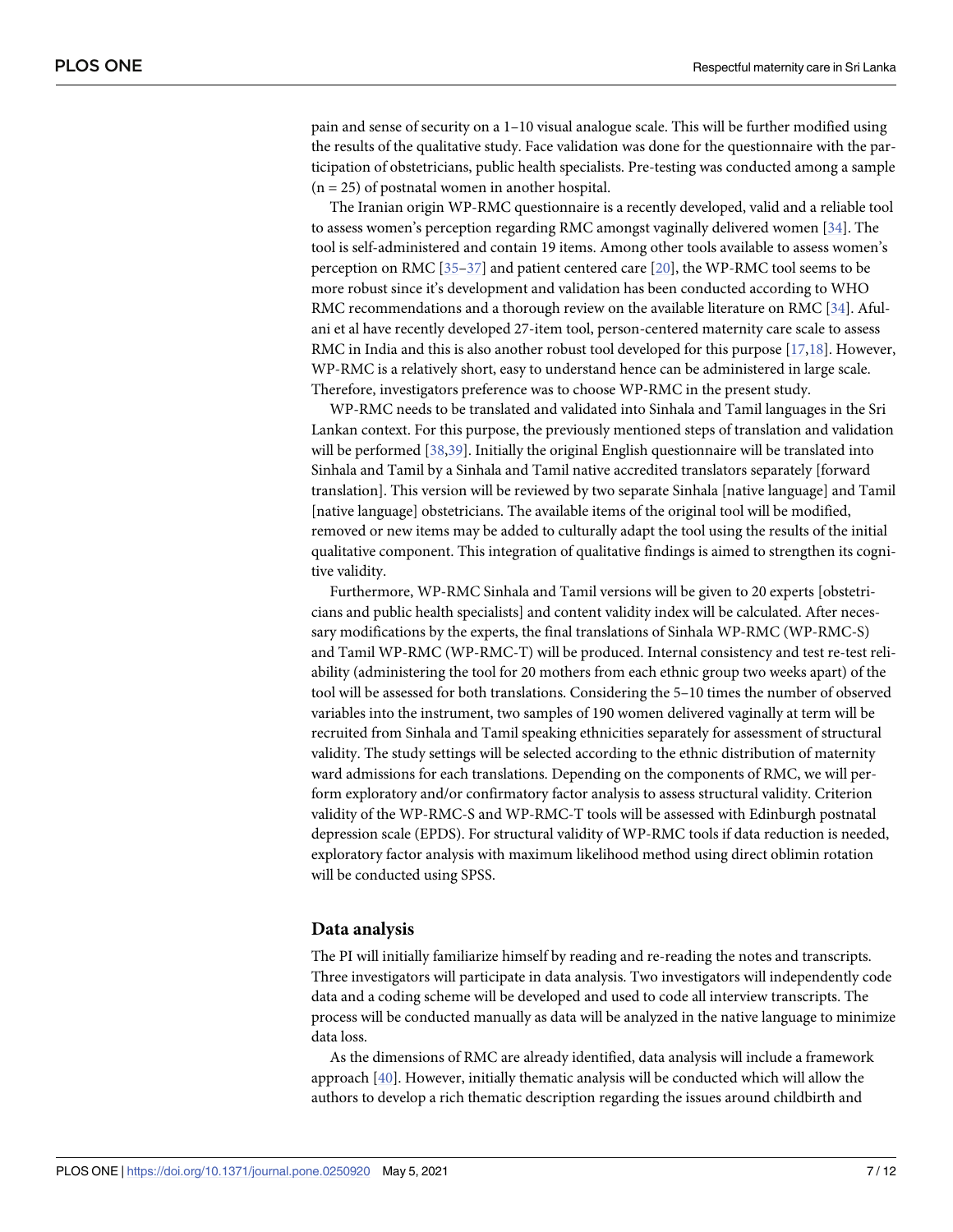<span id="page-7-0"></span>labour experience. It will allow investigators to identify, analyze and report common themes with a minimum level of interpretation from the investigator [[41](#page-11-0)]. The identified subthemes will be then fitted into the available frame work of RMC. As RMC is a new study area for the Sri Lankan context, the PI will be sensitive to and vigilant of new themes that could emerge apart from the available framework. The new themes will be added on consensus of the investigators.

The analytic process will include the following six steps given by Braun et al [\[42\]](#page-11-0). All steps need the consensus of all investigators.

- 1. Preparing the transcript;
- 2. Familiarizing data;
- 3. Generating initial codes by marking words or sentences relevant to the topic of inquiry;
- 4. From the codes, draft themes will be generated in an iterative process; independent coding will be performed by two investigators;
- 5. The main categories and sub-categories of the themes will be identified;
- 6. The results will be written up.

Statistical analysis of the validation part including assessment of the psychometric properties has been mentioned above. In the quantitative component, descriptive statistics and basic demographic characteristics of the quantitative data will be analyzed to see any deviations. Continuous variables with normal distributions will be presented as means with standard deviations. Discrete numeric variables and ordinal variables were presented as medians with interquartile ranges. Nominal and categorical variables will be presented as proportions. The expectation-perception gap will be described using relevant data analysis and presentation techniques. Significance will be declared at p-value *<*0.05. Standard statistical methods will be followed.

#### **Duration of the study**

The duration of the study will be approximately 12 months.

#### **Data maintenance storage and disposal**

Data will be entered into a data collection sheet and confidentially stored in an ongoing computer database.

## **Plan of presentation of results**

Findings will be presented at academic symposia and published in indexed peer-reviewed journals.

## **Ethical considerations**

Ethical approval was obtained from the Ethical Review Committee [ERC/256/05/2019], CSHW, Colombo, Sri Lanka.

#### **Work plan and timelines**

Currently ethics and administrative approvals have been obtained. Data collection is yet to be started soon and will take another four months. Data analysis and writing of the paper will take another three months approximately.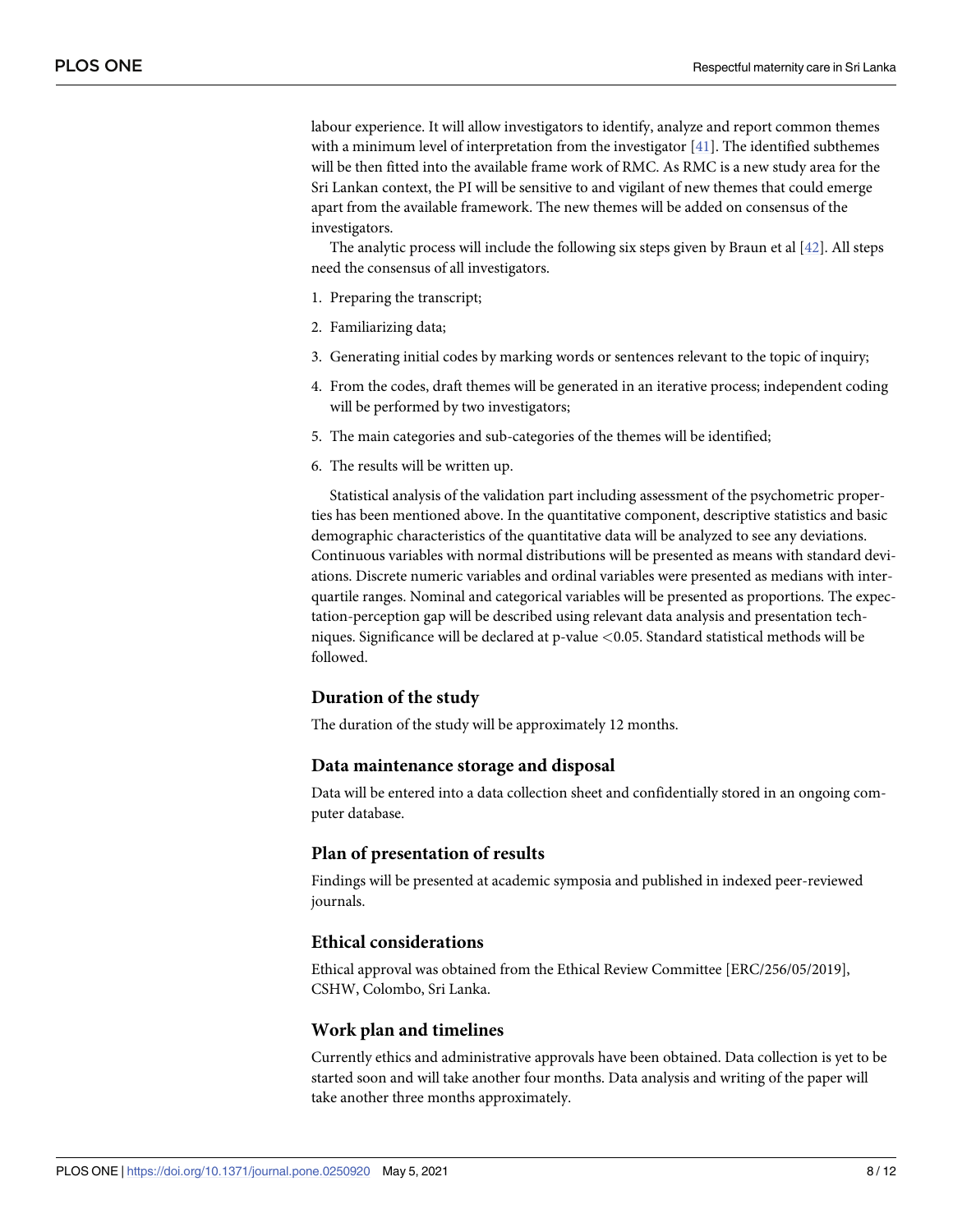## <span id="page-8-0"></span>**Strengths and limitations of the study**

This research will add new knowledge to the existing literature filling an important research gap of RMC in LMIC settings. It will also lead to an increased understanding of a hidden area that has previously gained limited attention- the structural, cultural and social context behind the link between childbirth, mothers' expectations and staff interactions in our setting. Collecting data at several levels and through triangulation between data sources, informant groups, and theories ensures comprehensiveness and quality of the data gathered. The mixed method approach will ensure rigor and quality of evidence generated from this study.

Considering the limited studies available, the poor attitudes [[15](#page-9-0)] and high cesarean section rates in the country, this study will shed light on policy implementations with respect to quality maternal care in Sri Lanka. The findings would be beneficial for other LMICs with similar contexts and the culturally adapted tools could be used in similar settings to measure RMC. The study population will be limited to Colombo which is not generalizable into entire Sri Lanka making issues with its external validity.

## **Supporting information**

**S1 [File.](http://www.plosone.org/article/fetchSingleRepresentation.action?uri=info:doi/10.1371/journal.pone.0250920.s001) Interviewer guide for the postnatal mothers.** (PDF)

**S2 [File.](http://www.plosone.org/article/fetchSingleRepresentation.action?uri=info:doi/10.1371/journal.pone.0250920.s002) Interviewer guide for the healthcare providers.** (PDF)

**S3 [File.](http://www.plosone.org/article/fetchSingleRepresentation.action?uri=info:doi/10.1371/journal.pone.0250920.s003) English version of questionnaire-1 to assess socio demographic factors and expectations of RMC.** (PDF)

**S4 [File.](http://www.plosone.org/article/fetchSingleRepresentation.action?uri=info:doi/10.1371/journal.pone.0250920.s004) Standards for Reporting Qualitative Research (SRQR) checklist [\[43\]](#page-11-0).** (DOCX)

**S5 [File.](http://www.plosone.org/article/fetchSingleRepresentation.action?uri=info:doi/10.1371/journal.pone.0250920.s005) Labour study ERC letter.** (PDF)

## **Author Contributions**

**Conceptualization:** Malitha Patabendige, Suneth Buddhika Agampodi, Thilini Chanchala Agampodi.

**Data curation:** Malitha Patabendige.

**Formal analysis:** Malitha Patabendige.

**Investigation:** Malitha Patabendige.

**Methodology:** Malitha Patabendige, Suneth Buddhika Agampodi, Asanka Jayawardane, Thilini Chanchala Agampodi.

**Project administration:** Malitha Patabendige, Asanka Jayawardane.

**Resources:** Malitha Patabendige, Asanka Jayawardane, Denagamage Jayamini Wickramasooriya.

**Software:** Malitha Patabendige.

**Supervision:** Malitha Patabendige, Suneth Buddhika Agampodi, Thilini Chanchala Agampodi.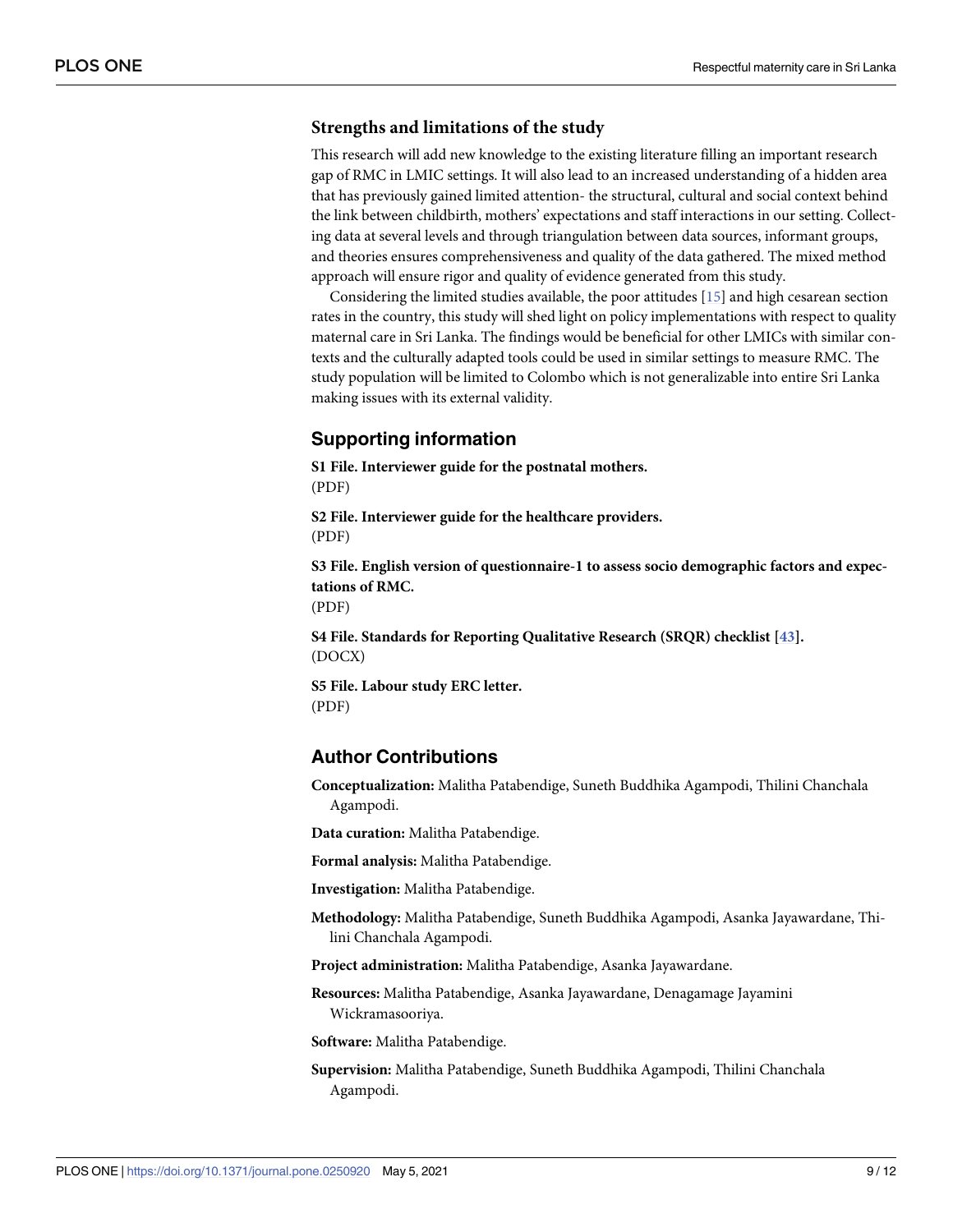<span id="page-9-0"></span>**Validation:** Malitha Patabendige, Asanka Jayawardane.

**Visualization:** Malitha Patabendige.

**Writing – original draft:** Malitha Patabendige.

**Writing – review & editing:** Malitha Patabendige, Suneth Buddhika Agampodi, Asanka Jayawardane, Denagamage Jayamini Wickramasooriya, Thilini Chanchala Agampodi.

#### **References**

- **[1](#page-1-0).** World Health Organization. Standards for Improving Quality of Maternal and Newborn Care in Health Facilities. World Heal Organ [Internet]. 2016; 6(11):e1140–1. Available from: [http://apps.who.int/iris/](http://apps.who.int/iris/bitstream/handle/10665/249155/9789241511216-eng.pdf;jsessionid=F7F6AF62A8431955442BF4D9CED3A465?sequence = 1%0A) [bitstream/handle/10665/249155/9789241511216-eng.pdf;jsessionid=F7F6AF62A8431955442](http://apps.who.int/iris/bitstream/handle/10665/249155/9789241511216-eng.pdf;jsessionid=F7F6AF62A8431955442BF4D9CED3A465?sequence = 1%0A) [BF4D9CED3A465?sequence](http://apps.who.int/iris/bitstream/handle/10665/249155/9789241511216-eng.pdf;jsessionid=F7F6AF62A8431955442BF4D9CED3A465?sequence = 1%0A) = 1%0[Ahttp://www.who.int/iris/handle/10665/249155](http://www.who.int/iris/handle/10665/249155).
- **[2](#page-1-0).** WHO Reproductive Health Library. WHO recommendation on respectful maternity care. The WHO Reproductive Health Library; Geneva: World Health Organization. [Internet]. 2018 [cited 2020 Jan 1]. Available from: [https://extranet.who.int/rhl/topics/preconception-pregnancy-childbirth-and-postpartum](https://extranet.who.int/rhl/topics/preconception-pregnancy-childbirth-and-postpartum-care/care-during-childbirth/who-recommendation-respectful-maternity-care-during-labour-and-childbirth)[care/care-during-childbirth/who-recommendation-respectful-maternity-care-during-labour-and](https://extranet.who.int/rhl/topics/preconception-pregnancy-childbirth-and-postpartum-care/care-during-childbirth/who-recommendation-respectful-maternity-care-during-labour-and-childbirth)[childbirth.](https://extranet.who.int/rhl/topics/preconception-pregnancy-childbirth-and-postpartum-care/care-during-childbirth/who-recommendation-respectful-maternity-care-during-labour-and-childbirth)
- **[3](#page-1-0).** World Health Organization. Intrapartum care for a positive childbirth experience.
- **[4](#page-1-0).** Morton CH. Can respectful maternity care save and improve lives? 2019;(June):391–5.
- **[5](#page-1-0).** Patterson J, Martin CH, Karatzias T. PTSD post-childbirth: a systematic review of women ' s and midwives ' subjective experiences of care provider interaction. J Reprod Infant Psychol [Internet]. 2019; 37 (1):56–83. Available from: <https://doi.org/10.1080/02646838.2018.1504285> PMID: [30114935](http://www.ncbi.nlm.nih.gov/pubmed/30114935)
- **6.** Reed R, Sharman R, Inglis C. Women ' s descriptions of childbirth trauma relating to care provider actions and interactions. BMC Pregnancy Childbirth [Internet]. 2017;1–10. Available from: [https://doi.](https://doi.org/10.1186/s12884-016-1183-6) [org/10.1186/s12884-016-1183-6](https://doi.org/10.1186/s12884-016-1183-6) PMID: [28049520](http://www.ncbi.nlm.nih.gov/pubmed/28049520)
- **[7](#page-1-0).** Roth LM, Morton CH, Henley MM, Seacrist M, Morton CH. Bearing witness: United States and Canadian maternity support workers ' observations of disrespectful care in childbirth. 2018;(June):1–12.
- **[8](#page-1-0).** Giordano J, Surita FG. The role of the respectful maternity care model in São Paulo, Brazil: A cross-sectional study. Birth. 2019; 46(3):509–16. <https://doi.org/10.1111/birt.12448> PMID: [31435983](http://www.ncbi.nlm.nih.gov/pubmed/31435983)
- **[9](#page-1-0).** Shakibazadeh E, Namadian M, Bohren MA, Vogel JP, Rashidian A, Nogueira Pileggi V, et al. Respectful care during childbirth in health facilities globally: a qualitative evidence synthesis. BJOG An Int J Obstet Gynaecol. 2018; 125(8):932–42.
- **[10](#page-1-0).** Senanayake H, Goonewardene M, Ranatunga A, Hattotuwa R, Amarasekera S, Amarasinghe I. Achieving millennium development goals 4 and 5 in Sri Lanka. BJOG An Int J Obstet Gynaecol. 2011; 118(SUPPL. 2):78–87. <https://doi.org/10.1111/j.1471-0528.2011.03115.x> PMID: [21951505](http://www.ncbi.nlm.nih.gov/pubmed/21951505)
- **[11](#page-2-0).** Senanayake H. Strategies to reduce global maternal mortality requires political will and investment in grassroots level-healthcare workers. Acta Obstet Gynecol Scand. 2018; 97(11):1406. [https://doi.org/](https://doi.org/10.1111/aogs.13416) [10.1111/aogs.13416](https://doi.org/10.1111/aogs.13416) PMID: [29956302](http://www.ncbi.nlm.nih.gov/pubmed/29956302)
- **[12](#page-1-0).** Nyfløt L, Sitras V. Strategies to reduce global maternal mortality. Acta Obstet Gynecol Scand. 2018; 97 (6):639–40. <https://doi.org/10.1111/aogs.13356> PMID: [29726626](http://www.ncbi.nlm.nih.gov/pubmed/29726626)
- **[13](#page-2-0).** Wijesinghe P S, K Jayaratne DP. THE CEYLON National Maternal Death Surveillance and Response: Sri Lankan scenario. 2020; 64(1):1–3. Available from: [https://cmj.sljol.info/articles/abstract/10.4038/](https://cmj.sljol.info/articles/abstract/10.4038/cmj.v64i1.8822/) [cmj.v64i1.8822/.](https://cmj.sljol.info/articles/abstract/10.4038/cmj.v64i1.8822/)
- **[14](#page-2-0).** Souza JP, Tunçalp Ö, Vogel JP, Bohren M, Widmer M, Oladapo OT, et al. Obstetric transition: the pathway towards ending preventable maternal deaths. BJOG. 2014; 121 Suppl:1–4. [https://doi.org/10.](https://doi.org/10.1111/1471-0528.12735) [1111/1471-0528.12735](https://doi.org/10.1111/1471-0528.12735) PMID: [24641529](http://www.ncbi.nlm.nih.gov/pubmed/24641529)
- **[15](#page-2-0).** Senanayake H, Wijesinghe RD, Nayar KR. Is the policy of allowing a female labor companion feasible in developing countries? Results from a cross sectional study among Sri Lankan practitioners. BMC Pregnancy Childbirth. 2017; 17(1):1–6. <https://doi.org/10.1186/s12884-016-1183-6> PMID: [28049520](http://www.ncbi.nlm.nih.gov/pubmed/28049520)
- **[16](#page-2-0).** M Goonewardene TD. Antenatal care: paradigm changes over the years. Ceylon Med J. 2013; 58(2).
- **[17](#page-2-0).** Afulani PA, Phillips B, Aborigo RA, Moyer CA. Person-centred maternity care in low-income and middle-income countries: analysis of data from Kenya, Ghana, and India. Lancet Glob Heal [Internet]. 2019; 7(1):e96–109. Available from: [http://dx.doi.org/10.1016/S2214-109X\(18\)30403-0](http://dx.doi.org/10.1016/S2214-109X(18)30403-0).
- **[18](#page-2-0).** Afulani PA, Diamond-Smith N, Phillips B, Singhal S, Sudhinaraset M. Validation of the person-centered maternity care scale in India Prof. Suellen Miller. Reprod Health. 2018; 15(1):1–14.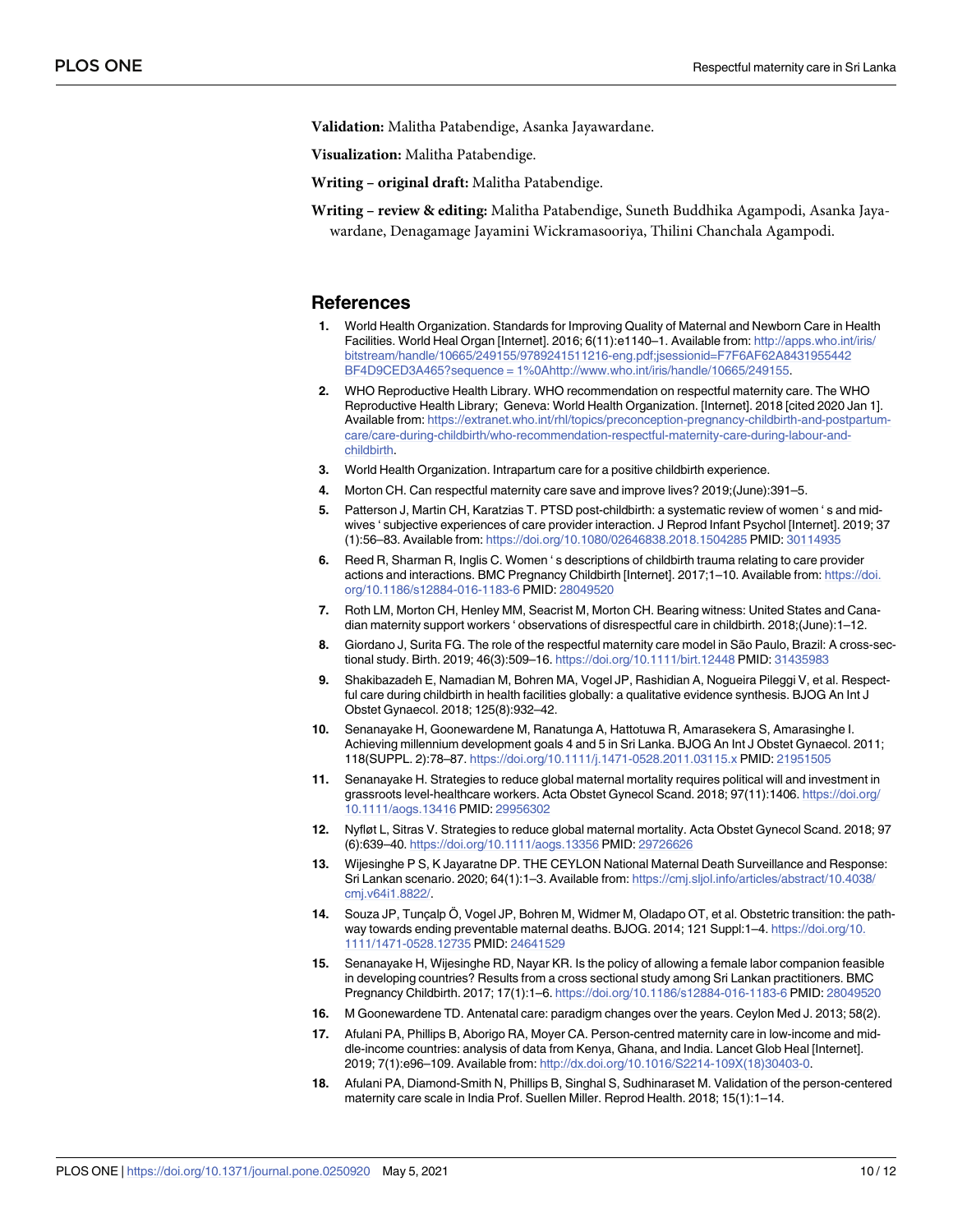- <span id="page-10-0"></span>**19.** Afulani P, Kusi C, Kirumbi L, Walker D. Companionship during facility-based childbirth: Results from a mixed-methods study with recently delivered women and providers in Kenya. BMC Pregnancy Childbirth. 2018; 18(1):1–28. <https://doi.org/10.1186/s12884-017-1633-9> PMID: [29291732](http://www.ncbi.nlm.nih.gov/pubmed/29291732)
- **[20](#page-2-0).** Sudhinaraset M, Afulani P, Diamond-smith N, Bhattacharyya S, Donnay F, Montagu D, et al. Advancing a conceptual model to improve maternal health quality: The Person-Centered Care Framework for Reproductive Health Equity [version 1; referees: 2 approved, 2 approved with reservations] Gates Open Research. Gates Open Res. 2018;(0):1–14. <https://doi.org/10.12688/gatesopenres.12782.1> PMID: [29431181](http://www.ncbi.nlm.nih.gov/pubmed/29431181)
- **[21](#page-2-0).** Afulani PA, Kirumbi L, Lyndon A. What makes or mars the facility-based childbirth experience: Thematic analysis of women's childbirth experiences in western Kenya Prof. Suellen Miller. Reprod Health. 2017; 14(1):1–13. <https://doi.org/10.1186/s12978-017-0446-7> PMID: [29284490](http://www.ncbi.nlm.nih.gov/pubmed/29284490)
- **[22](#page-2-0).** Hajizadeh K, Vaezi M, Meedya S, Mohammad Alizadeh Charandabi S, Mirghafourvand M. Prevalence and predictors of perceived disrespectful maternity care in postpartum Iranian women: A cross-sectional study. BMC Pregnancy Childbirth. 2020; 20(1):1–10. [https://doi.org/10.1186/s12884-020-03124-](https://doi.org/10.1186/s12884-020-03124-2) [2](https://doi.org/10.1186/s12884-020-03124-2) PMID: [32795326](http://www.ncbi.nlm.nih.gov/pubmed/32795326)
- **[23](#page-3-0).** Goodman P, Mackey MC, Tavakoli AS. Factors related to childbirth satisfaction. 2004;212–9.
- **[24](#page-4-0).** NATASHA MACK Family Health International (FHI) guidelines. Qualitative Research Methods: A Data Collector's Field Guide. North Carolina USA; 2005.
- **[25](#page-4-0).** Maxwell JA. Qualitative Research Design. 3rd ed. Los Angelese, USA: SAGE Publications; 2013.
- **[26](#page-4-0).** Whyte WE. Interviewing in field research, in Feild Research: A Source Book and Field Manual. In London; 1982. p. 111–22.
- **[27](#page-4-0).** Patton MQ. How to Use Qualitative Methods in Evaluation. In SAGE Publications; 1987. p. 108–43.
- **[28](#page-4-0).** Mays N PC. Quality in qualitative health research, in Qualitative research in health care. Blackwell Publishing Ltd; 2005. 82–101 p.
- **[29](#page-4-0).** Pope C, Ziebland S MN. Analysing qualitative data. In: Pope C MN, editor. Berkshire, England: Blackwell publishing; 2006. p. 72–4.
- **[30](#page-5-0).** Ansari H YR. Respectful maternity care during childbirth in India: A systematic review and meta-analysis. J Postgr Med. 2020;Jul-Sep; 66. [https://doi.org/10.4103/jpgm.JPGM\\_648\\_19](https://doi.org/10.4103/jpgm.JPGM%5F648%5F19) PMID: [32675449](http://www.ncbi.nlm.nih.gov/pubmed/32675449)
- **[31](#page-5-0).** Bohren MA, Vogel JP, Hunter EC, Lutsiv O, Makh SK, Diniz A, et al. The Mistreatment of Women during Childbirth in Health Facilities Globally: A Mixed-Methods Systematic Review. PLOS Med. 2015;(1):1– 32. <https://doi.org/10.1371/journal.pmed.1001847> PMID: [26126110](http://www.ncbi.nlm.nih.gov/pubmed/26126110)
- **32.** Patabendige M, Palihawadana TS, Herath RP, Wijesinghe PS. Childbirth Experience Questionnaire (CEQ) in the Sri Lankan setting: translation, cultural adaptation and validation into the Sinhala language. BMC Res Notes [Internet]. 2020; 13(1). Available from: <https://doi.org/10.1186/s13104-020-05380-z> PMID: [33187541](http://www.ncbi.nlm.nih.gov/pubmed/33187541)
- **[33](#page-5-0).** Dencker A, Taft C, Bergqvist L, Lilja H, Berg M. Childbirth experience questionnaire (CEQ): development and evaluation of a multidimensional instrument. BMC Pregnancy Childbirth [Internet]. 2010; 10 (1):81. Available from: <http://www.biomedcentral.com/1471-2393/10/81>. [https://doi.org/10.1186/1471-](https://doi.org/10.1186/1471-2393-10-81) [2393-10-81](https://doi.org/10.1186/1471-2393-10-81) PMID: [21143961](http://www.ncbi.nlm.nih.gov/pubmed/21143961)
- **[34](#page-6-0).** Ayoubi S, Pazandeh F, Simbar M, Moridi M, Zare E, Potrata B. A questionnaire to assess women's perception of respectful maternity care (WP-RMC): Development and psychometric properties. Midwifery [Internet]. 2020; 80:102573. Available from: <https://doi.org/10.1016/j.midw.2019.102573> PMID: [31734587](http://www.ncbi.nlm.nih.gov/pubmed/31734587)
- **[35](#page-6-0).** Vedam S, Stoll K, Rubashkin N, Martin K, Miller-Vedam Z, Hayes-Klein H, et al. The Mothers on Respect (MOR) index: measuring quality, safety, and human rights in childbirth. SSM—Popul Heal [Internet]. 2017; 3(June 2016):201–10. Available from: <https://doi.org/10.1016/j.ssmph.2017.01.005>.
- **36.** Taavoni S, Goldani Z, Gooran NR, Haghani H. Development and assessment of respectful maternity care questionnaire in Iran. Int J Community Based Nurs Midwifery. 2018; 6(4):334–49. PMID: [30465006](http://www.ncbi.nlm.nih.gov/pubmed/30465006)
- **[37](#page-6-0).** Sheferaw ED, Mengesha TZ, Wase SB. Development of a tool to measure women's perception of respectful maternity care in public health facilities. BMC Pregnancy Childbirth. 2016; 16(1):1–8. [https://](https://doi.org/10.1186/s12884-016-0848-5) [doi.org/10.1186/s12884-016-0848-5](https://doi.org/10.1186/s12884-016-0848-5) PMID: [27026164](http://www.ncbi.nlm.nih.gov/pubmed/27026164)
- **[38](#page-6-0).** World Health Organization. Process of translation and adaptation of instruments [Internet]. 2010 [cited 2020 May 1]. Available from: [https://www.who.int/substance\\_abuse/research\\_tools/translation/en/](https://www.who.int/substance_abuse/research_tools/translation/en/).
- **[39](#page-6-0).** Bowden A, Fox-rushby JA, Nyandieka L, Wanjau J. How to do (or not to do). . . Methods for pre-testing and piloting survey questions: illustrations from the KENQOL survey of health-related quality. Public Health. 2002; 17(3):322–30.